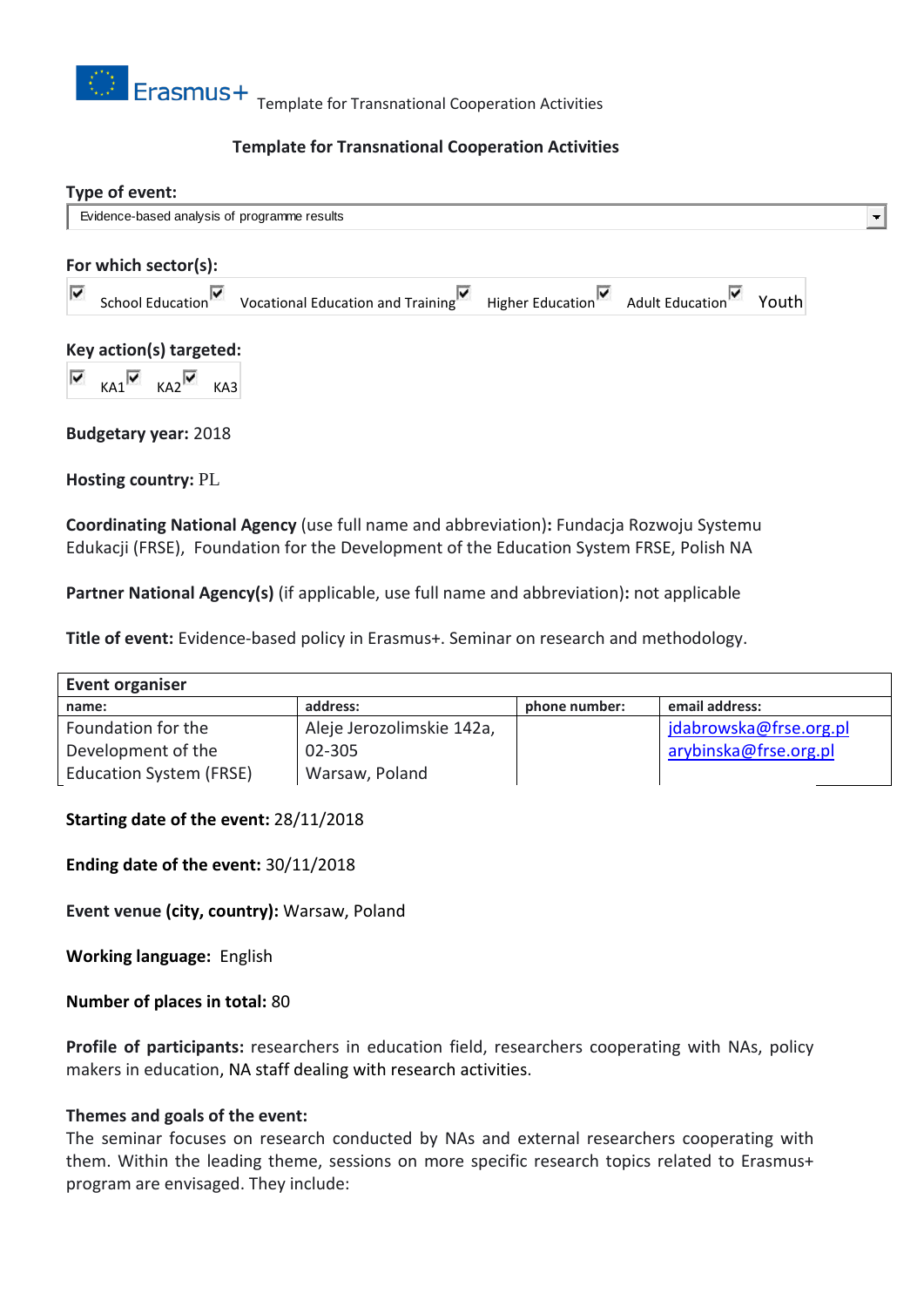$\circledcirc$  Erasmus+ Template for Transnational Cooperation Activities

- Innovative approaches to methodology in educational research
- Market research methods used in educational research: practice and possibilities
- Participants reports and their use for research (by NAs, researchers and policy makers)
- Dissemination and exploitation of research results

Participants are invited to deliver a presentation related to the above-listed topics. We welcome abstracts of both theoretical and practical natures. If a participant wishes to deliver such presentation, she/he is asked to send us proposed title of the presentation and a short abstract (300-500 words).

For those who wish to inform about their research in a different way, a poster session will be organized during the second day of the seminar. If a participant wishes to present a poster, she/he is asked to provide us with short information on poster to be presented (title and outline of its content).

**Expected results:** presentations of research activities and results; discussions on methodology in research on Erasmus+ programme; sharing of tools and good practices; networking for future joint research activities of NAs.

### **Programme of event:**

An informal opening session is envisaged on 28th November late afternoon, followed by a one and half-a-day seminar (November 29 and 30). Sessions/workshops and table discussions will allow for interactions between speakers and participants. The detailed programme of the seminar will be available later.

**Event's webpage** (if applicable): available soon

**Travel information:** The seminar will be organised in Warsaw city, in close proximity to railway station and public transport.

**Event fee** (amount in EUR, if applicable): none

**Event fee** (what covers the fee): none

**Travel costs** (who covers the travel costs): to be covered by the sending NA

**Number of participants per country:** max 4

**Deadline to which NAs inform organizer about number of participants, they will send**: 05/10/2018 Please send the info to **[jdabrowska@frse.org.pl](mailto:jdabrowska@frse.org.pl) Deadline to which organizer confirms number of places reserved:** 24/05/2018 **Deadline for sending details of participants to hosting NA:** 13/07/2018

**Types of participant's data sending to the organizer:**

1. Name